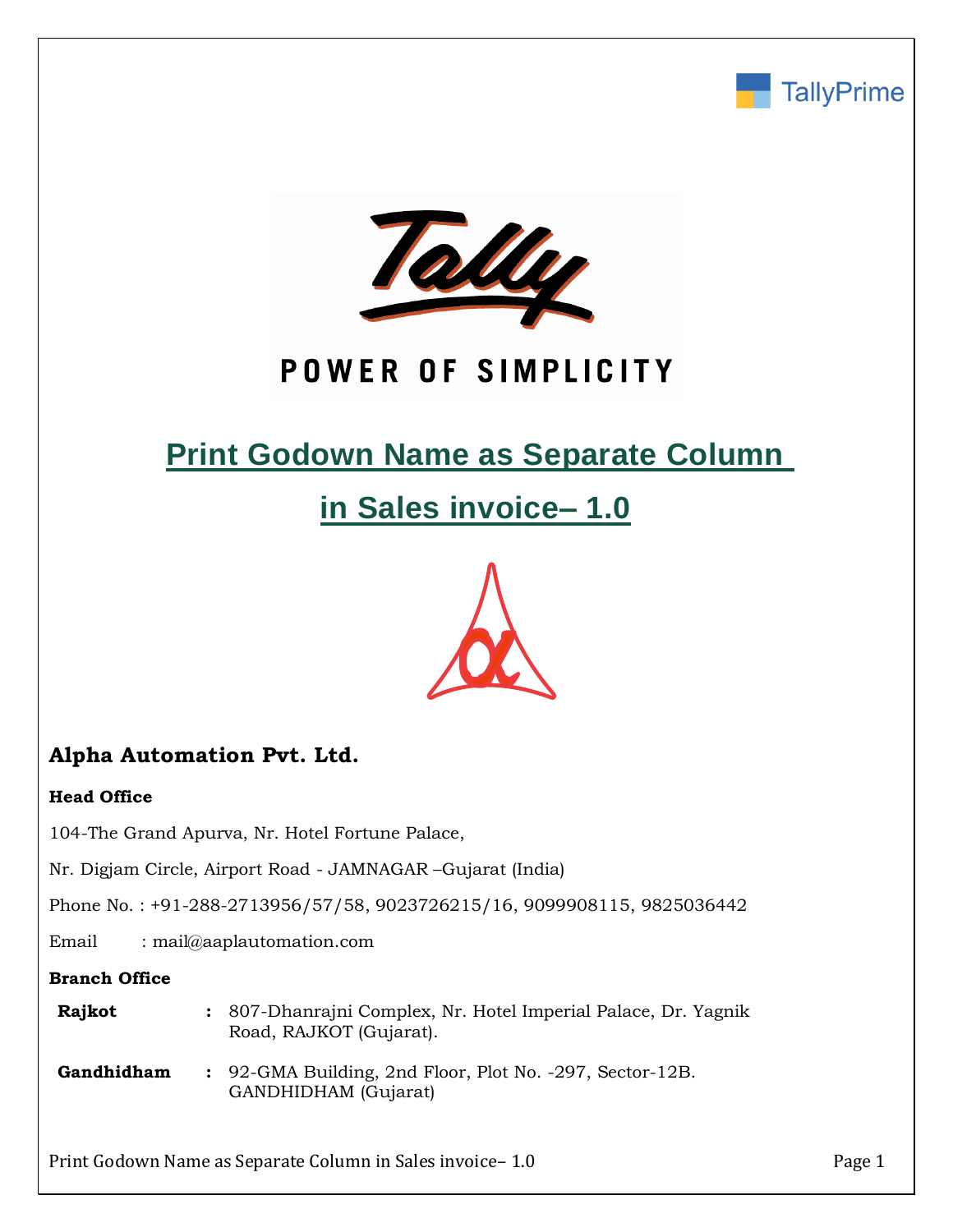

© 2020 Alpha Automation Pvt. Ltd. All rights reserved.

Tally, Tally 9, Tally9, Tally.ERP, Tally.ERP 9, Shoper, Shoper 9, Shoper POS, Shoper HO, Shoper 9 POS, Shoper 9 HO, TallyDeveloper, Tally.Server 9, Tally Developer, Tally. Developer 9, Tally.NET, Tally Development Environment, TallyPrime, TallyPrimeDeveloper, TallyPrime Server, Tally Extender, Tally Integrator, Tally Integrated Network, Tally Service Partner, TallyAcademy & Power of Simplicity are either registered trademarks or trademarks of Tally Solutions Pvt. Ltd. in India and/or other countries. All other trademarks are properties of their respective owners.

Version: Alpha Automation Pvt. Ltd. / Print Godown Name as separate Column in Sales invoice/1.0/ Oct-2020

Print Godown Name as Separate Column in Sales invoice – 1.0 Page 2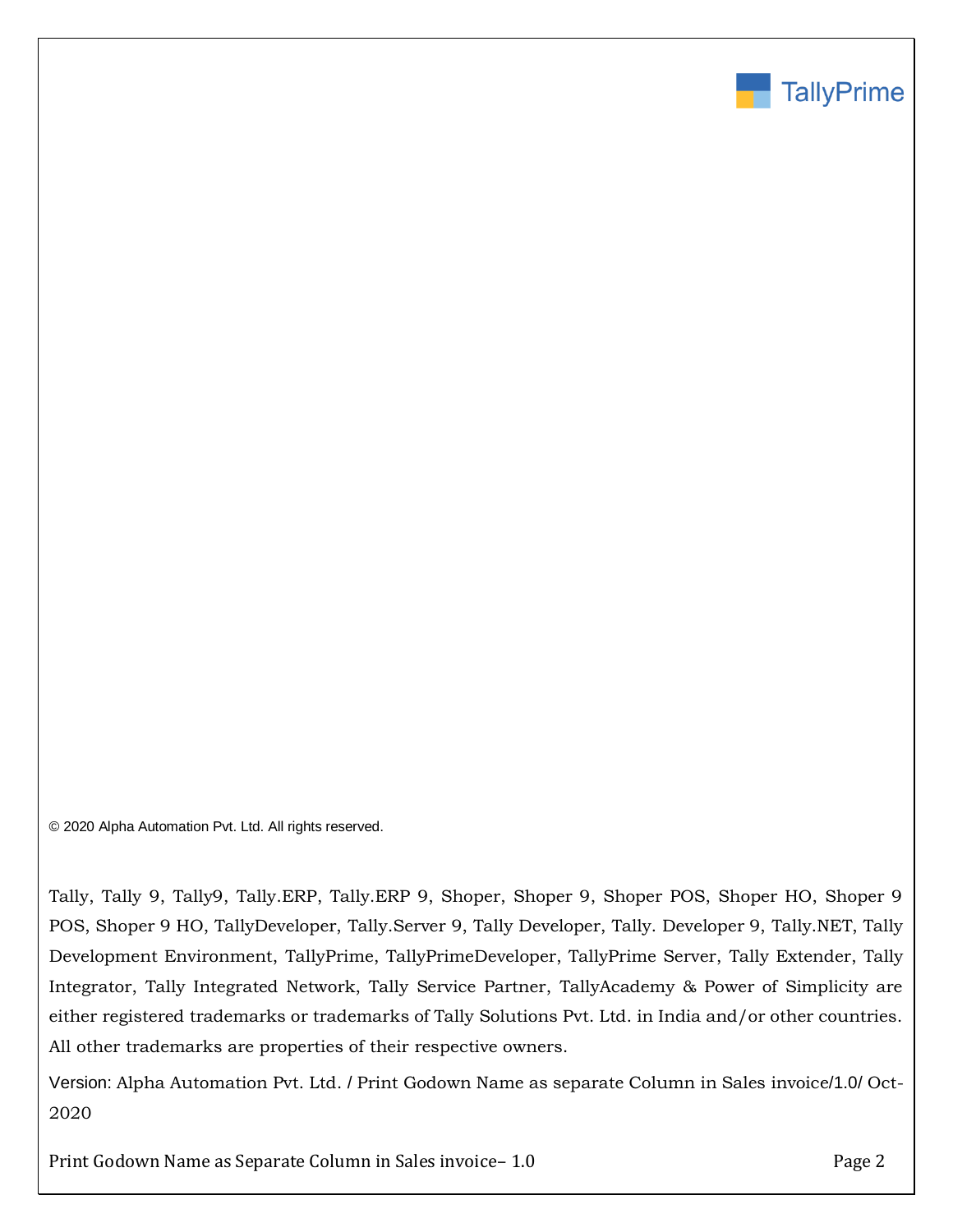

# **Print Godown Name as Separate Column**

# **In Sales invoice– 1.0**

## **Introduction**

With this add-on, User gets facility to Print Godown Column in Sales Invoice.

## **Benefits**

Easy to Print Godown Name in Sales invoice.

## **What's New?**

Compatible with Tally Prime

### **Important!**

Take back up of your company data before activating the Add-on.

Once you try/purchase an Add-on, follow the steps below to configure the Add-on and use it.

### **Installation**

- 1. Copy the TCP file in TallyPrime Folder.
- 2. Gateway of Tally  $\rightarrow$  F1 (Help)  $\rightarrow$  TDL & Add-on  $\rightarrow$  F4 (Manage Local TDL)  $\rightarrow$  Select Yes in Load TDL on Startup and give the file name of TCP File. After pressing the Enter Key will show TDL Status which should be as Loaded.

### **System requirements:**

No additional hardware / software infrastructure is required for executing and operation this applications module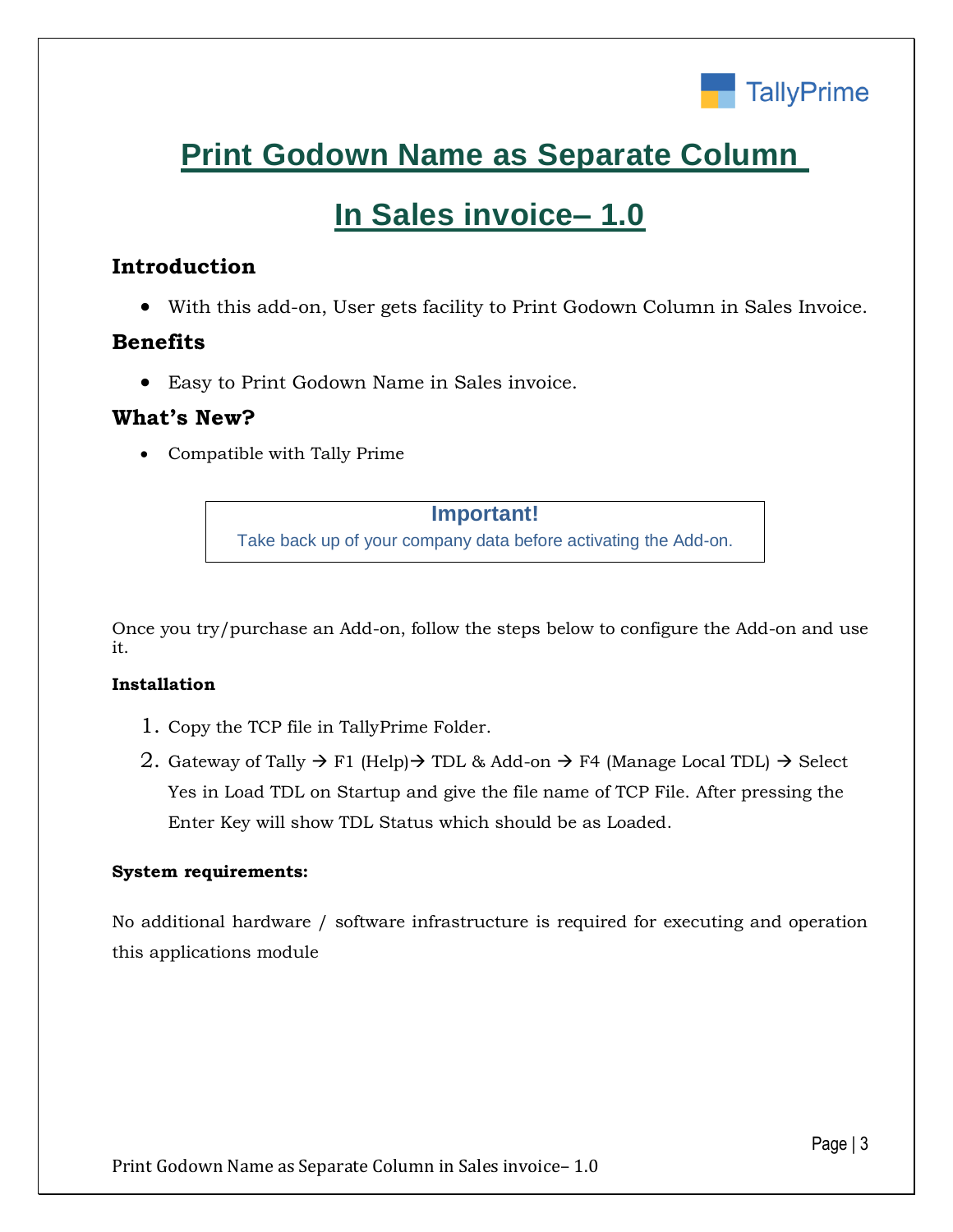

#### **1. Activate the Add-on.**

### *For TallyPrime Release 1.0*

Go to Gateway of Tally  $\rightarrow$  F1: Help  $\rightarrow$  TDL & Add-On  $\rightarrow$  F6: Add-On Features. Alternatively, you may press **CTRL + ALT + T** from any menu to open TDL Management report and then press **F6: Add-On Features**

 Set "**Yes**" to the option **"Print Godown Name as Separate Column in Sales Invoice?"**

| <b>Add-On Features</b>                                      |           |
|-------------------------------------------------------------|-----------|
| Print Godown name as Separate Column in Sales Invoice ? Yes |           |
|                                                             |           |
|                                                             |           |
|                                                             |           |
|                                                             |           |
|                                                             |           |
|                                                             |           |
|                                                             |           |
|                                                             |           |
|                                                             | Accept ?  |
|                                                             | Yes or No |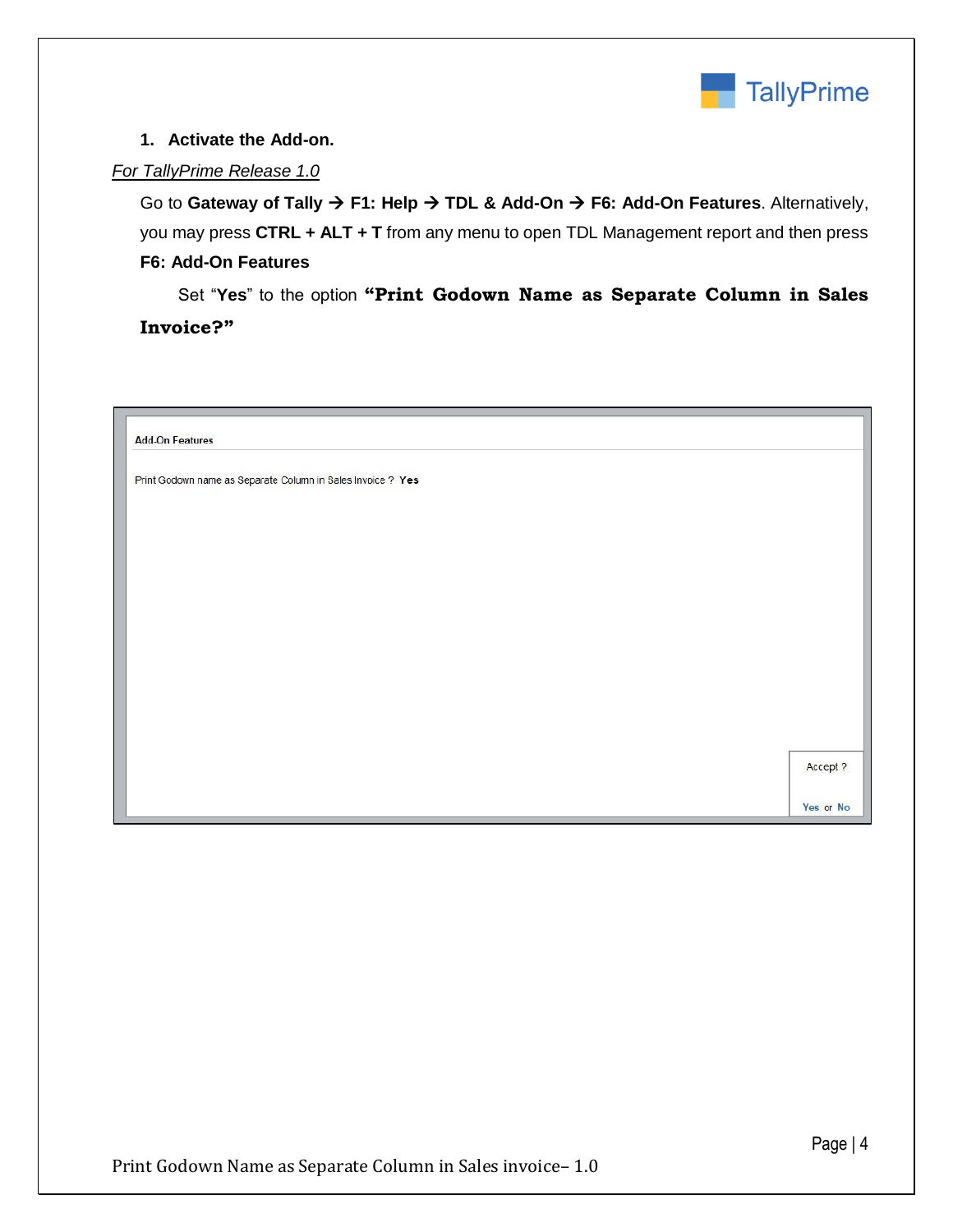

### **Detailed User Guide:**

## **1. Gateway of Tally → Vouchers →Sales (F8)**

Select Godown in Batch Allocation as shown below:

|                                                            | Item Allocations for : Dell Laptop |                     |                 |           |
|------------------------------------------------------------|------------------------------------|---------------------|-----------------|-----------|
| Godown                                                     | Quantity                           |                     | Rate per Disc % | Amount    |
|                                                            |                                    |                     |                 |           |
| Tracking No.: . Not Applicable Order No.: . Not Applicable |                                    |                     |                 |           |
| Baroda                                                     |                                    | 1 Nos 10,000.00 Nos |                 | 10,000.00 |
|                                                            |                                    |                     |                 |           |
|                                                            |                                    |                     |                 |           |
|                                                            |                                    |                     |                 |           |
|                                                            |                                    |                     |                 |           |
|                                                            |                                    |                     |                 |           |
|                                                            |                                    |                     |                 |           |
|                                                            |                                    |                     |                 |           |
|                                                            |                                    |                     |                 |           |
|                                                            |                                    |                     |                 |           |
|                                                            |                                    |                     |                 |           |
|                                                            |                                    |                     |                 |           |
|                                                            |                                    |                     |                 |           |
|                                                            |                                    |                     |                 |           |
|                                                            |                                    |                     |                 |           |
|                                                            |                                    |                     |                 |           |
|                                                            |                                    |                     |                 |           |
|                                                            |                                    |                     |                 |           |
|                                                            |                                    |                     |                 |           |
|                                                            |                                    |                     |                 |           |
|                                                            |                                    |                     |                 |           |
|                                                            |                                    |                     |                 |           |
|                                                            |                                    |                     |                 |           |
|                                                            |                                    |                     |                 |           |
|                                                            |                                    |                     |                 |           |
|                                                            |                                    |                     |                 |           |
|                                                            |                                    |                     |                 |           |
|                                                            |                                    |                     |                 |           |
|                                                            |                                    |                     |                 |           |
|                                                            |                                    |                     |                 |           |
|                                                            |                                    |                     |                 |           |
|                                                            | 1 Nos                              |                     |                 | 10,000.00 |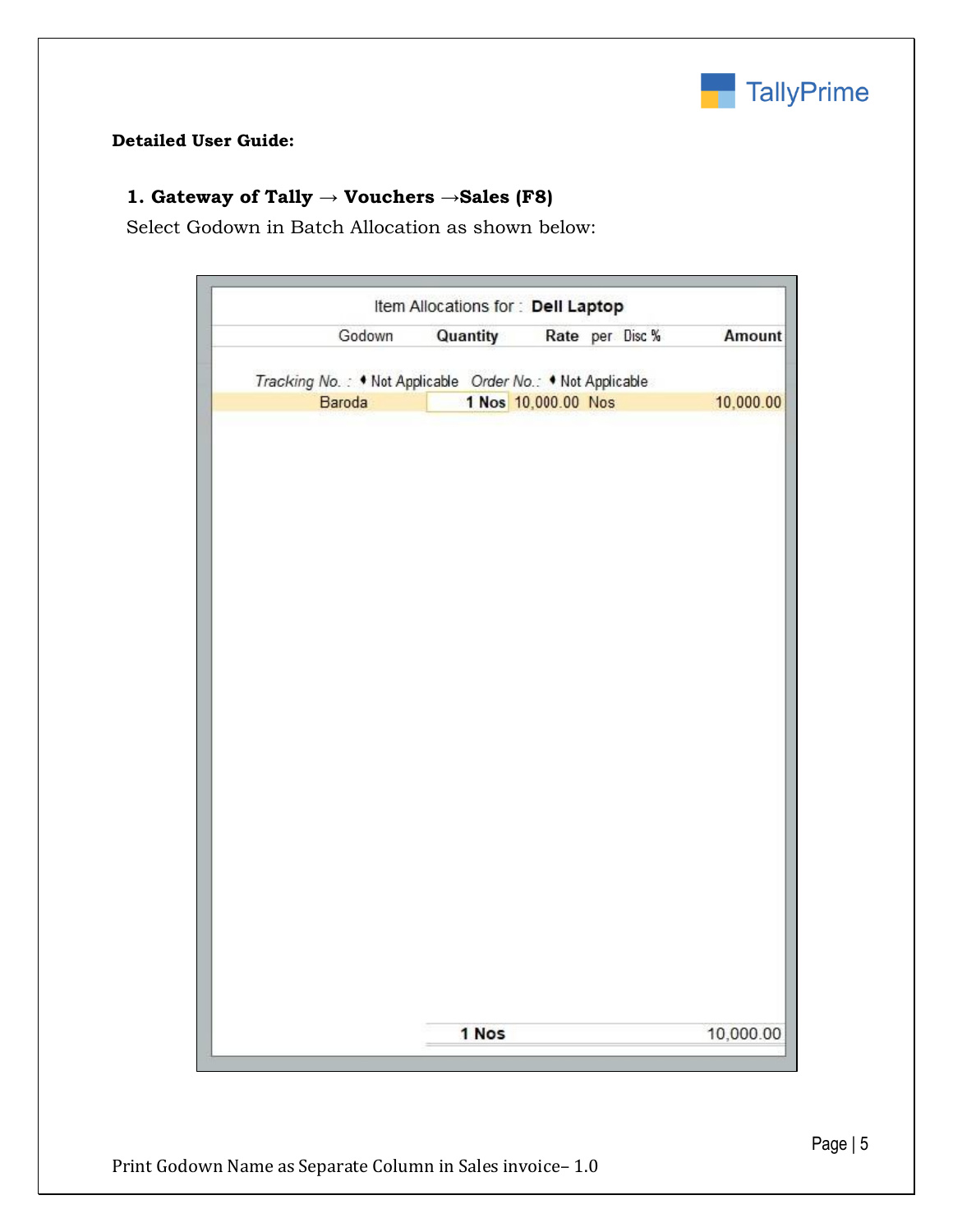

# **2. Print (Ctrl + P) → F12→Print Configuration**

Set **"Yes"** to option **"Show Godown Name"**

|                               | <b>Print Configuration</b>             |     |  |
|-------------------------------|----------------------------------------|-----|--|
| Show                          |                                        |     |  |
| <b>List of Configurations</b> |                                        |     |  |
| 2 <sub>A</sub>                |                                        |     |  |
|                               | Show Customer's Seal and Signature     | No  |  |
| Show Serial No.               |                                        | Yes |  |
| <b>Show Quantity</b>          |                                        | Yes |  |
|                               | Show Quantity with Alternate Unit      | No  |  |
|                               | Show Alternate Unit in separate column | No. |  |
| Show Actual Quantity          |                                        | No  |  |
| Show Rate                     |                                        | Yes |  |
| Show Discount %               |                                        | Yes |  |
| Show Bill-wise details        |                                        | No  |  |
| Show Batch details            |                                        | Yes |  |
| Show Godown Name              |                                        | Yes |  |
| <b>Show Godown Address</b>    |                                        | No  |  |
|                               |                                        |     |  |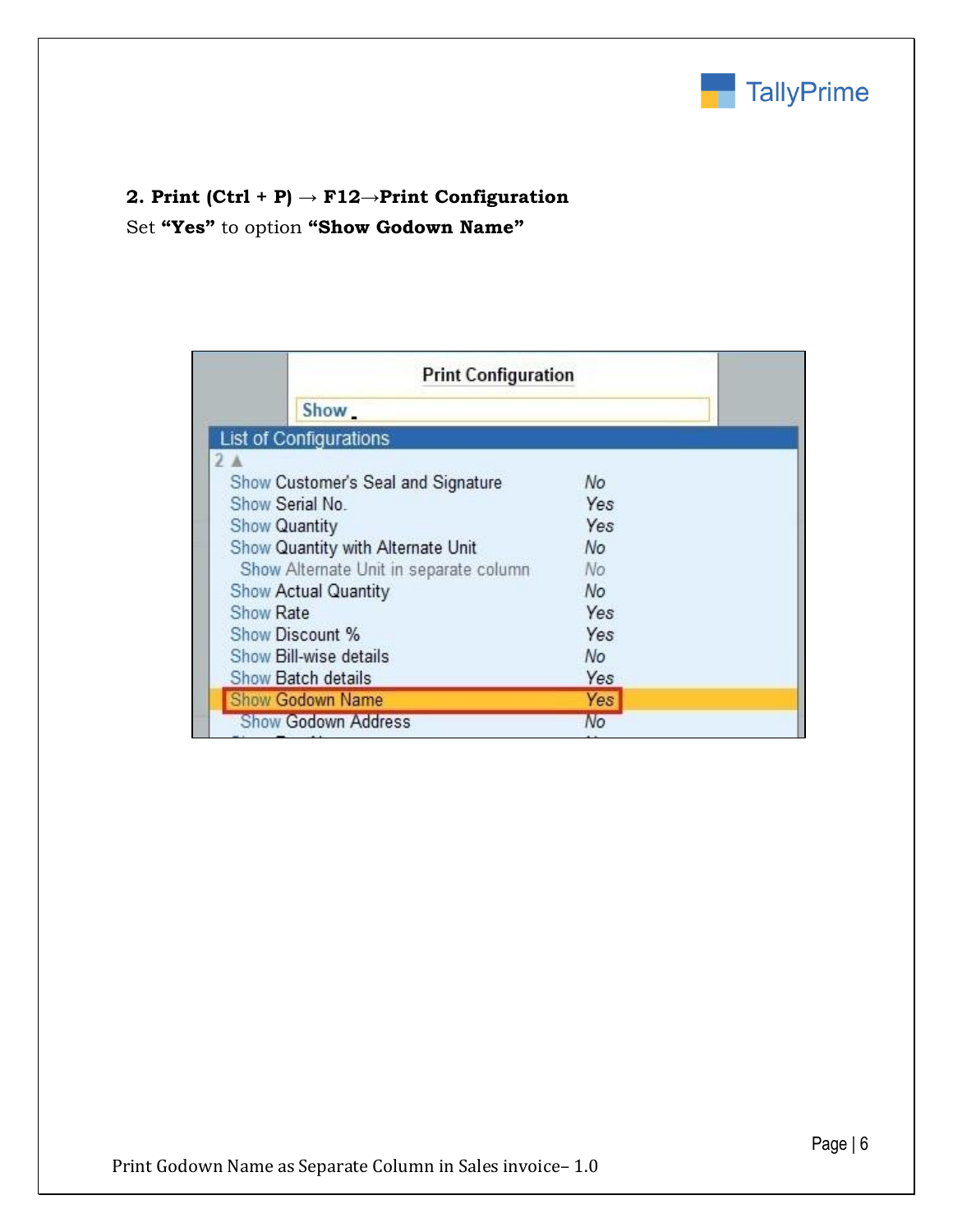

## **3. Print Godown Column in Sales Invoice as below:**

| Alpha Infotech                                                                      |                              | Invoice No.<br>48<br>Delivery Note  |                     |                         | Dated                             |                                 |                        |                                                |  |  |
|-------------------------------------------------------------------------------------|------------------------------|-------------------------------------|---------------------|-------------------------|-----------------------------------|---------------------------------|------------------------|------------------------------------------------|--|--|
| 102, The Grand Apurva Complex, Nr. Digjam Circle<br>Opp., Fortune Palace, Jamnagar. |                              |                                     |                     |                         | 19-Nov-20                         |                                 |                        |                                                |  |  |
| GSTIN/UIN: 84579653                                                                 |                              |                                     |                     |                         |                                   |                                 |                        |                                                |  |  |
| State Name: Gujarat, Code: 24<br>Contact: 897456962.9825098442                      |                              | Reference No. & Date.               |                     |                         | Other References                  |                                 |                        |                                                |  |  |
| E-Mail: tdl@aaplautomation.com<br>Consignee (Ship to)                               |                              |                                     |                     |                         |                                   |                                 |                        |                                                |  |  |
| <b>Balaji Machinary Traders</b>                                                     |                              |                                     |                     | Dispatch Doc No.        |                                   |                                 | Delivery Note Date     |                                                |  |  |
|                                                                                     |                              |                                     |                     |                         |                                   |                                 |                        |                                                |  |  |
| State Name<br>: Gujarat, Code : 24                                                  |                              |                                     |                     | Dispatched through      |                                   |                                 | Destination            |                                                |  |  |
|                                                                                     |                              |                                     |                     | Vessel/Flight No.       |                                   |                                 |                        | Place of receipt by shipper:                   |  |  |
| Buyer (Bill to)                                                                     |                              |                                     |                     |                         |                                   |                                 |                        |                                                |  |  |
| <b>Balaji Machinary Traders</b>                                                     |                              |                                     |                     | City/Port of Loading    |                                   |                                 | City/Port of Discharge |                                                |  |  |
|                                                                                     |                              |                                     |                     |                         |                                   |                                 |                        |                                                |  |  |
| Description of Goods                                                                | Godown                       | <b>HSN/SAC</b>                      | GST<br>Rate         | Quantity                | Rate                              | per                             | Disc. %                | Amount                                         |  |  |
| <b>Dell Laptop</b><br>Printer<br>Mouse                                              | Baroda<br>Jamnagar<br>Rajkot | 4589632145<br>89741523<br>895632415 | 8 %<br>20 %<br>18 % | 1 Nos<br>2 Nos<br>2 Pcs | 10,000.00<br>2,000.00<br>1,000.00 | <b>Nos</b><br><b>Nos</b><br>Pcs |                        |                                                |  |  |
|                                                                                     |                              |                                     |                     |                         |                                   |                                 |                        | 10,000.00<br>4,000.00<br>2,000.00<br>16,000.00 |  |  |
| $\overline{\mathsf{SI}}$<br>No.<br>1<br>$\overline{2}$<br>3<br>CGST<br><b>SGST</b>  |                              |                                     |                     |                         |                                   |                                 |                        | 980.00<br>980.00                               |  |  |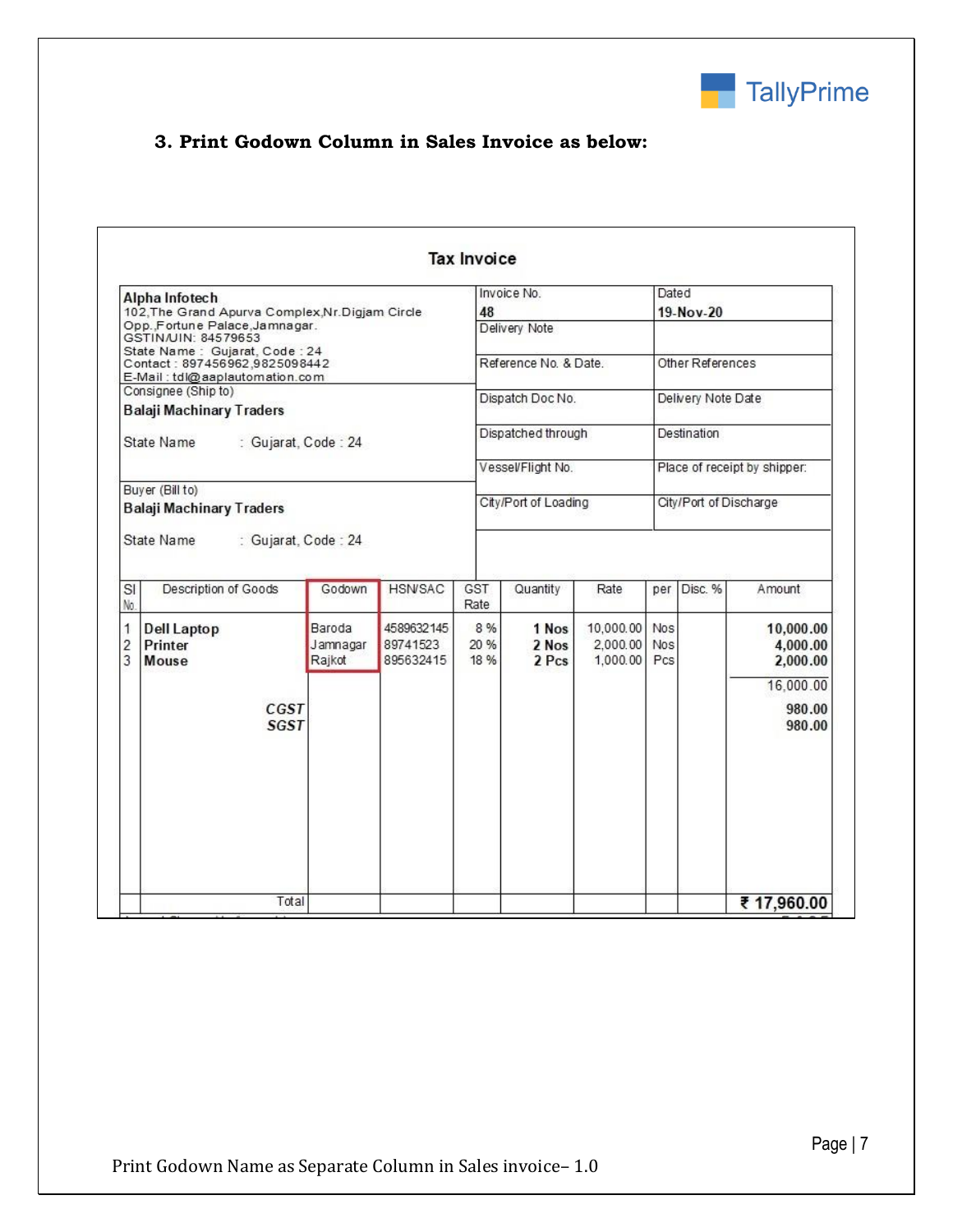

## **4. Print Godown Column in Simple Format as shown below:**

Invoice No. 48 Ref. No.

Dated 19-Nov-20

Alpha Infotech 102, The Grand Apurva Complex, Nr. Digjam Circle Opp., Fortune Palace, Jamnagar. GSTIN/UIN: 84579653 State Name: Gujarat, Code: 24 Contact: 897456962,9825098442 E-Mail: tdl@aaplautomation.com

**Tax Invoice** 

#### Party: Balaji Machinary Traders

- Guiarat, Code - 24 State Name

| $\overline{\mathsf{SI}}$<br>No.       | Description of Goods                   | Godown                       | HSN/SAC                             | GST<br>Rate         | Quantity                | Rate                              | per               | Disc. % | Amount                            |
|---------------------------------------|----------------------------------------|------------------------------|-------------------------------------|---------------------|-------------------------|-----------------------------------|-------------------|---------|-----------------------------------|
| 1<br>$\overline{c}$<br>$\overline{3}$ | <b>Dell Laptop</b><br>Printer<br>Mouse | Baroda<br>Jamnagar<br>Rajkot | 4589632145<br>89741523<br>895632415 | 8 %<br>20 %<br>18 % | 1 Nos<br>2 Nos<br>2 Pcs | 10,000.00<br>2,000.00<br>1,000.00 | Nos<br>Nos<br>Pcs |         | 10,000.00<br>4,000.00<br>2,000.00 |
|                                       | SGST                                   | CGST                         |                                     |                     |                         |                                   |                   |         | 16,000.00<br>980.00<br>980.00     |
|                                       |                                        |                              |                                     |                     |                         |                                   |                   |         |                                   |
|                                       |                                        |                              |                                     |                     |                         |                                   |                   |         |                                   |
|                                       |                                        |                              |                                     |                     |                         |                                   |                   |         |                                   |
|                                       |                                        |                              |                                     |                     |                         |                                   |                   |         |                                   |
|                                       |                                        |                              |                                     |                     |                         |                                   |                   |         |                                   |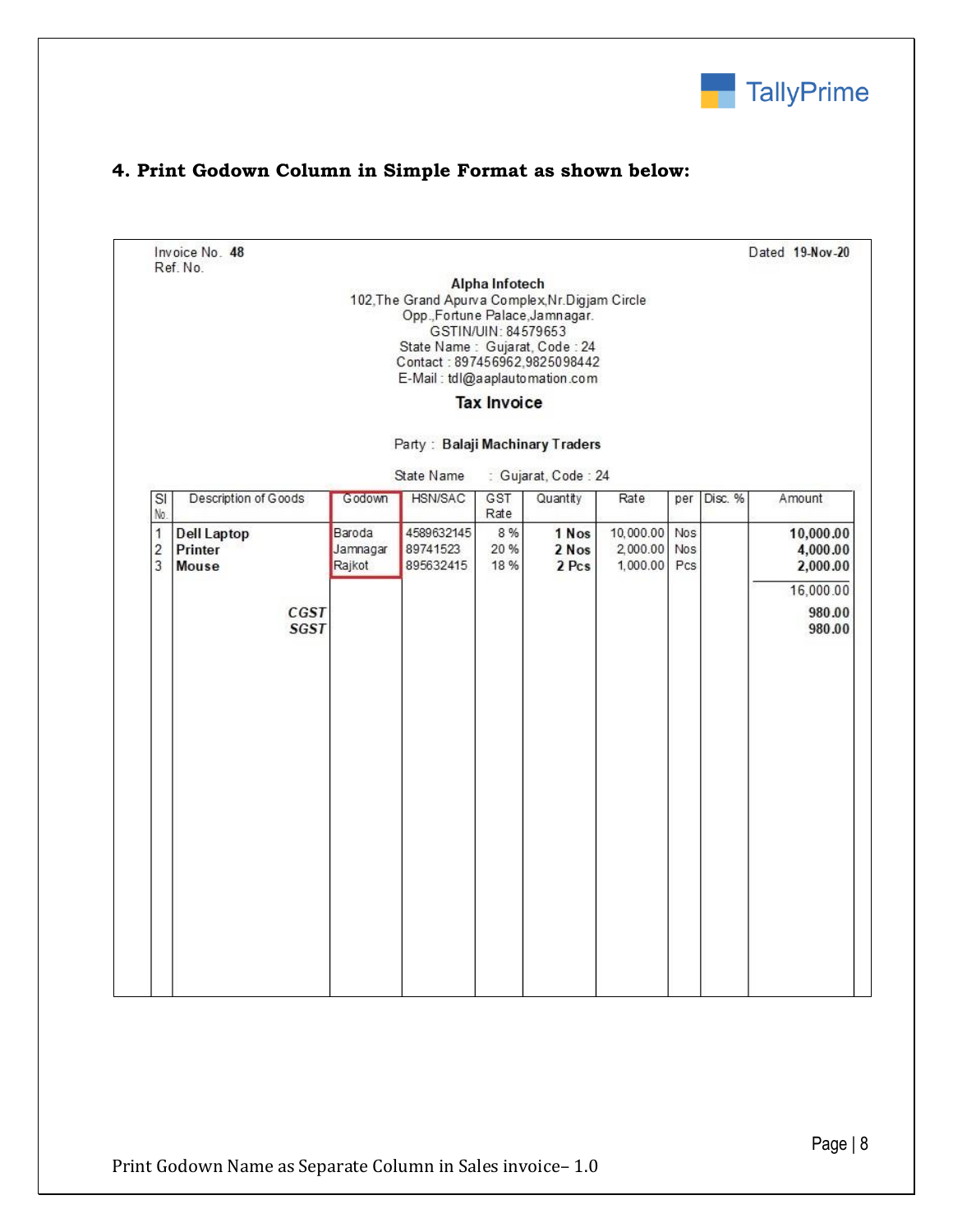

## FAQ

#### **Which version/release of TallyPrime does the add-on support?**

This add-on will work only from Tally Prime Release 1.0 onwards.

#### **How will I get support for this add-on?**

For any functional support requirements please do write to us on mail@aaplautomation.com or call us at +91-288-2713956/57/58, +91-9023726215/16, 9099908115, 9825036442.

## **If I need some enhancements / changes to be incorporated for the add-on, whom should I contact?**

Please to write to us on mail@aaplautomation.com with your additional requirements and we will revert to you in 24 hours.

#### **Will new features added be available to us?**

We offer one year availability of all support and new features free of cost. After one year, nominal subscription cost will be applicable to you to continue to get free support and updates.

#### **What will happen after one year?**

There is no fixed annual charge to be payable mandatory. However if any changes are required in our Add-On to make compatible with New Release of TallyPrime then the modification Charges will be applied.

#### **I am using a multi-site. Can I use the same Add-on for all the sites?**

No, one Add-on will work only for 1 site. You need to purchase again if you want to use the same Add-on for more sites.

#### **TDL Management screen shows errors with the Add-on. What do I do?**

Check whether the error is because of the Add-on or because of clashes between 2 TDLs (An add-on is also a TDL). In case of clashes, disable one or more TDLs and check which TDL has the error. If the Add-on has a problem, you can report it to us.